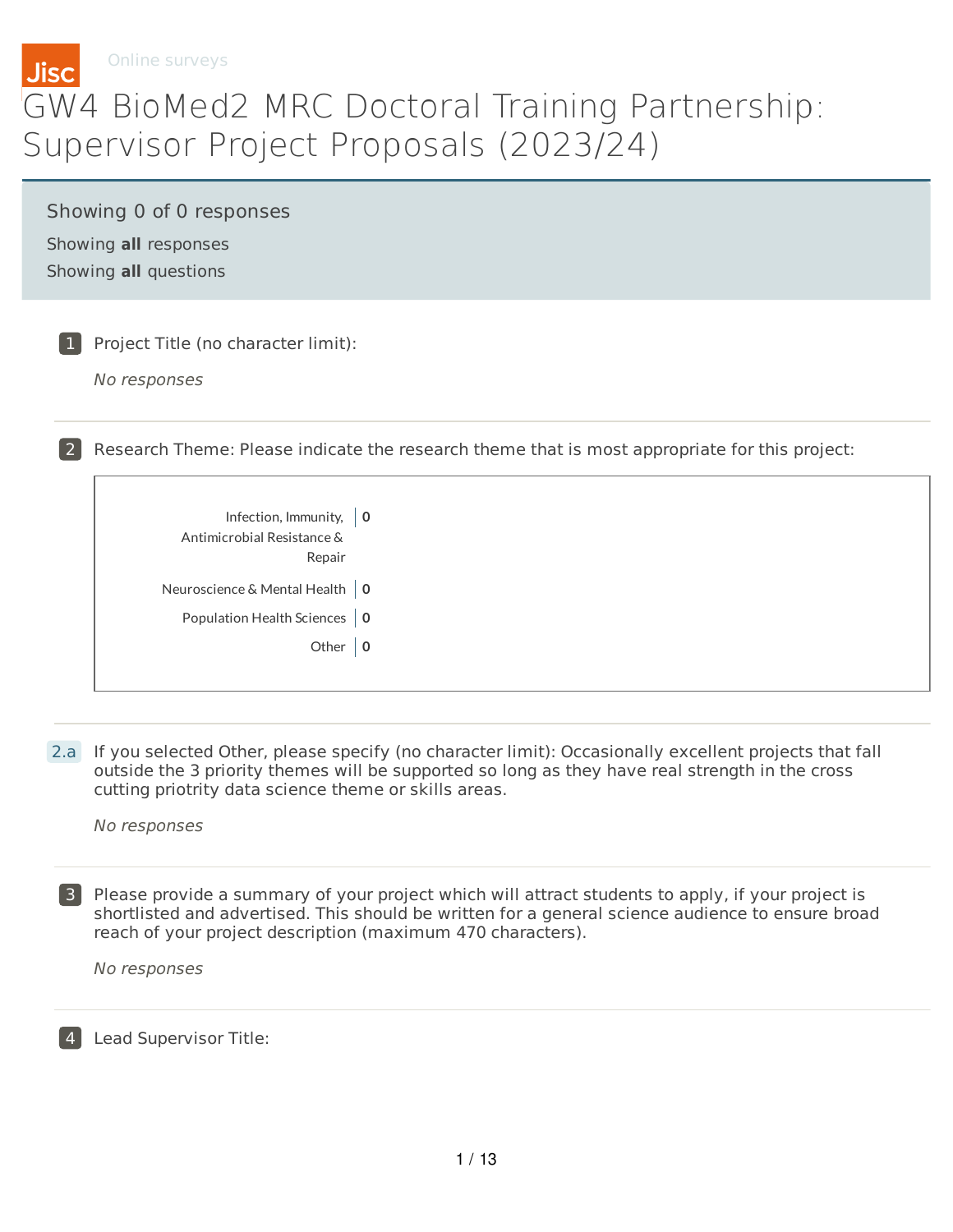| Professor $\vert 0 \vert$ |  |
|---------------------------|--|
| $Dr$ 0                    |  |
| Other $\vert 0 \vert$     |  |
|                           |  |

4.a If you selected Other, please specify:

No responses

4.b Lead Supervisor First Name:

No responses

4.c Lead Supervisor Surname:

No responses

4.d Lead Supervisor University Affiliation:

| Bath $ 0$         |  |
|-------------------|--|
| Bristol $\vert 0$ |  |
| Cardiff $\vert 0$ |  |
| Exeter $\vert$ 0  |  |
|                   |  |

4.d.i College / Faculty:

No responses

4.d.ii Department / School:

No responses

4.e Lead Supervisor Email: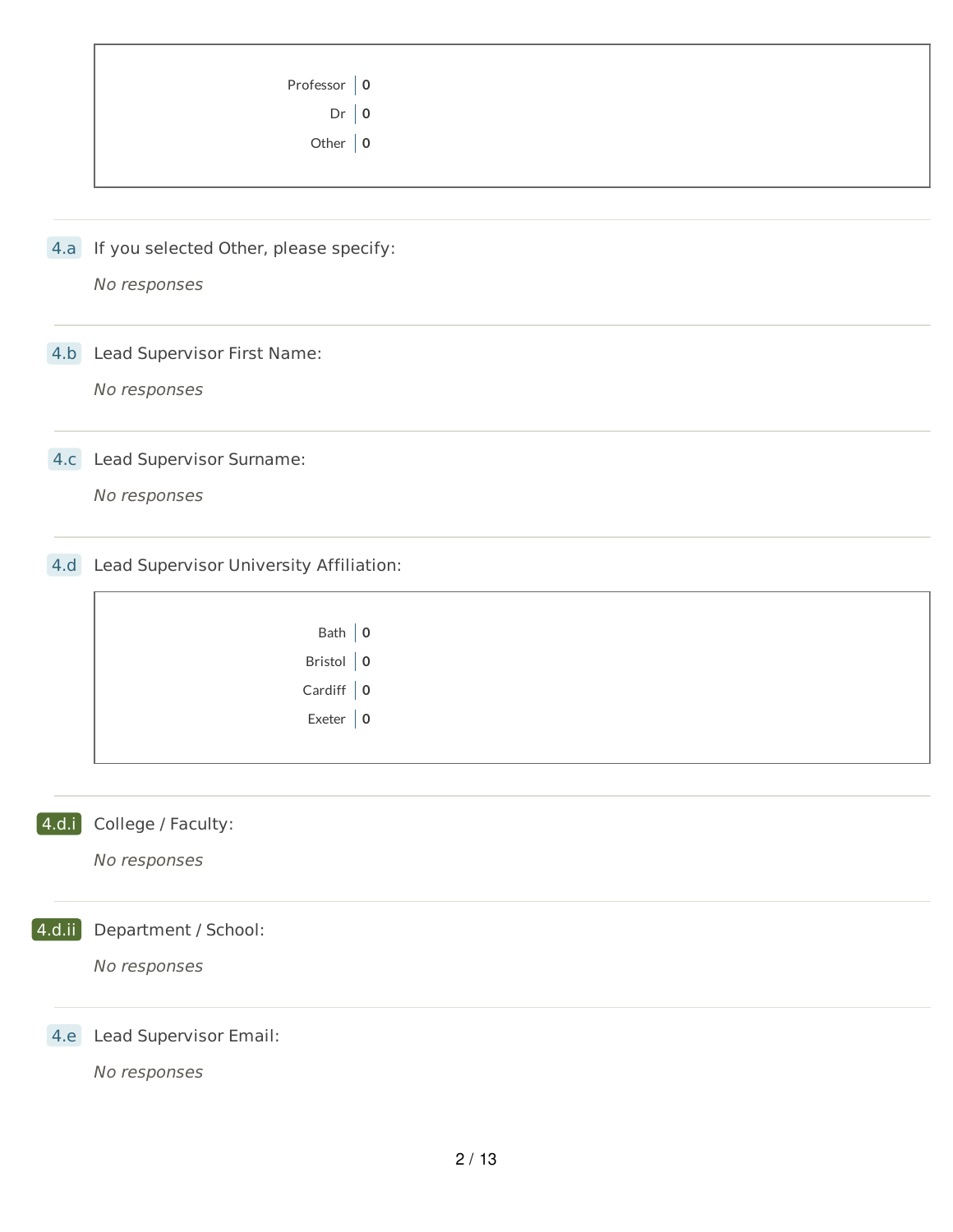## 4.f Lead Supervisor Telephone Number

No responses

| 5 <sub>5</sub> | Co- Supervisor 1 Title:                    |
|----------------|--------------------------------------------|
|                | Professor $\vert 0$                        |
|                |                                            |
|                | $Dr$   0                                   |
|                | Other $\vert 0$                            |
|                |                                            |
|                | 5.a If you selected Other, please specify: |
|                | No responses                               |
| 5.b            | Co-supervisor 1 First Name:                |
|                | No responses                               |
| 5.c            | Co-supervisor 1 Surname:                   |
|                | No responses                               |
| 5.d            | Co-supervisor 1 University Affiliation:    |
|                | Bath $ 0$                                  |
|                | Bristol $\vert 0$                          |
|                | Cardiff $\vert 0$                          |
|                |                                            |
|                | Exeter $\vert 0$                           |
|                | Other $ 0$                                 |
|                |                                            |

5.d.i If you selected Other, please specify: Please check your University regulations regarding cosupervisor eligibility.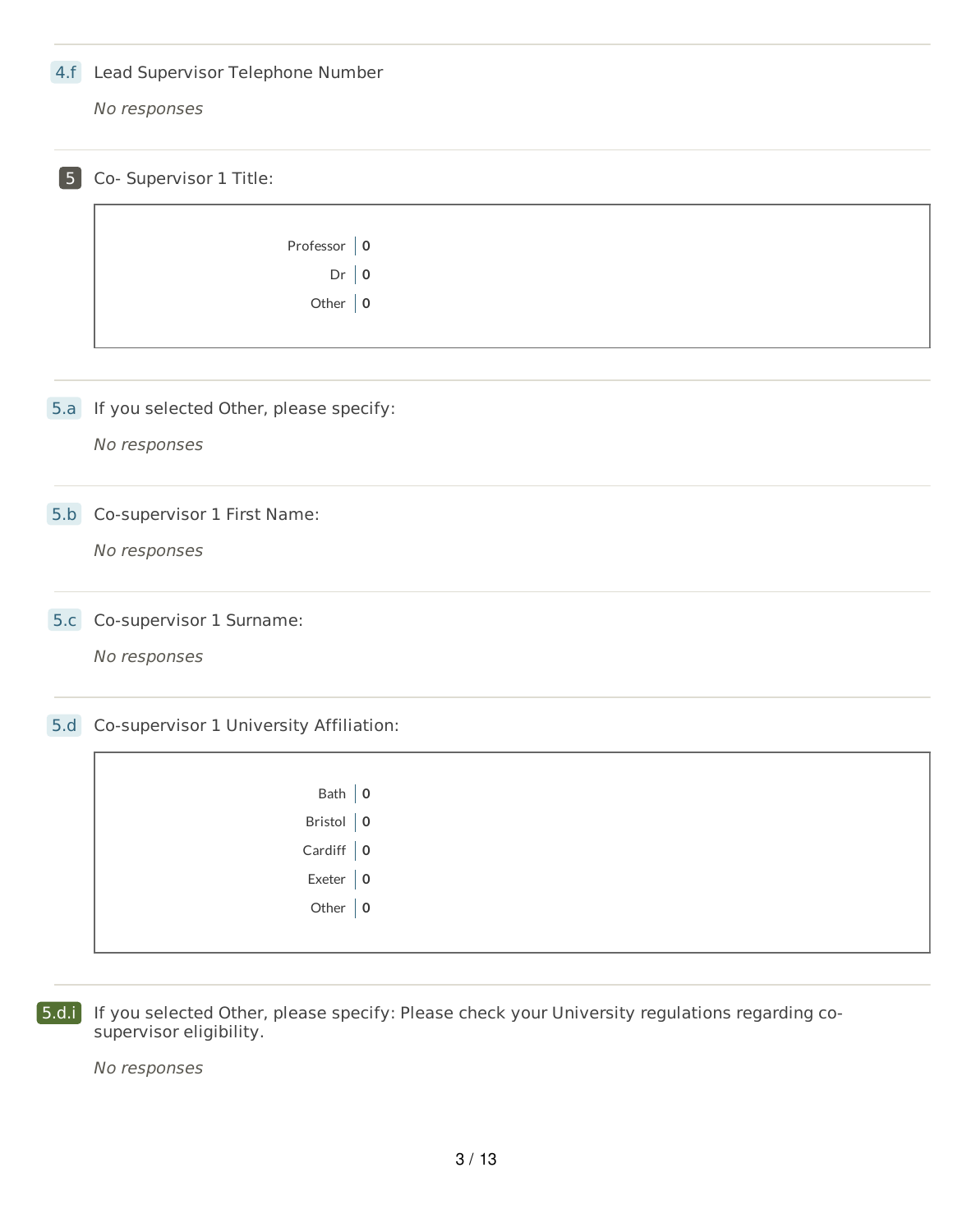| $[$ 5.d.ii $]$ | College / Faculty:<br>No responses                     |
|----------------|--------------------------------------------------------|
| [5.d.iii]      | Department / School:<br>No responses                   |
| 5.e            | Co-supervisor 1 Email:<br>No responses                 |
| $\boxed{6}$    | Add another supervisor:                                |
|                | Yes $ 0$<br>$No \mid 0$                                |
|                | 6.a Co-supervisor 2 Title:                             |
|                | Professor $\vert 0$<br>$Dr$ 0<br>Other $ 0$            |
| [6.a.i]        | If you selected Other, please specify:<br>No responses |
|                | 6.b Co-supervisor 2 First Name:<br>No responses        |
| 6.c            | Co-supervisor 2 Surname:<br>No responses               |
|                | $4/13$                                                 |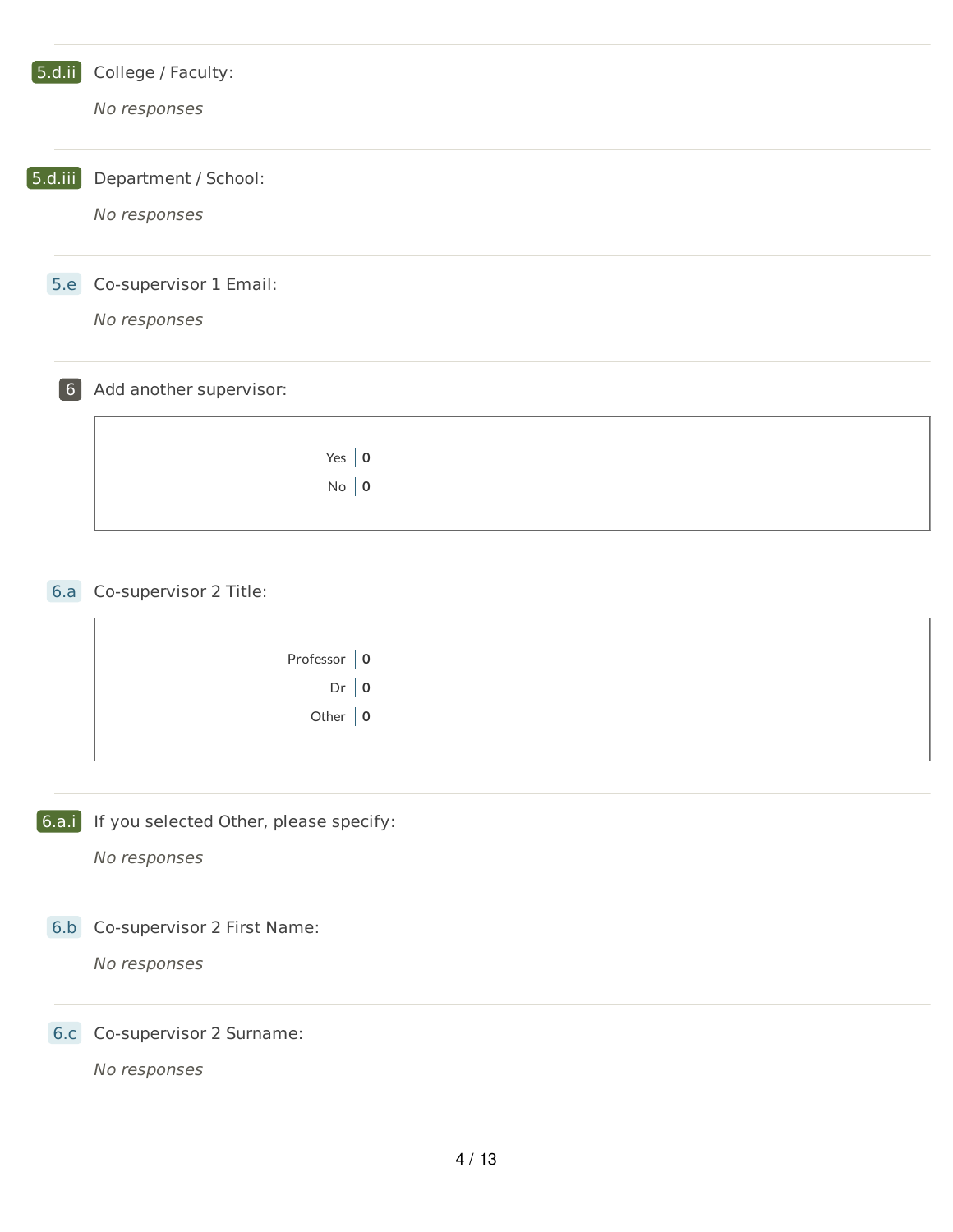## 6.d Co-supervisor 2 Affiliation:

|                | Bath $ 0$                                                                                                                |  |
|----------------|--------------------------------------------------------------------------------------------------------------------------|--|
|                | Bristol $\vert 0 \vert$                                                                                                  |  |
|                | Cardiff $\vert 0$                                                                                                        |  |
|                | Exeter $\vert 0 \vert$                                                                                                   |  |
|                | Other $\vert 0 \vert$                                                                                                    |  |
|                |                                                                                                                          |  |
|                |                                                                                                                          |  |
|                |                                                                                                                          |  |
| [6.d.i]        | If you selected Other, please specify: Please check your University regulations regarding co-<br>supervisor eligibility. |  |
|                | No responses                                                                                                             |  |
|                |                                                                                                                          |  |
|                |                                                                                                                          |  |
| $[$ 6.d.ii $]$ | College / Faculty:                                                                                                       |  |
|                | No responses                                                                                                             |  |
|                |                                                                                                                          |  |
| $6.d.$ iii     |                                                                                                                          |  |
|                | Department / School:                                                                                                     |  |
|                | No responses                                                                                                             |  |
|                |                                                                                                                          |  |
| <b>6.e</b>     | Co-supervisor 2 Email:                                                                                                   |  |
|                |                                                                                                                          |  |
|                | No responses                                                                                                             |  |
|                |                                                                                                                          |  |
| $\overline{7}$ | Add another supervisor:                                                                                                  |  |
|                |                                                                                                                          |  |
|                |                                                                                                                          |  |
|                | Yes $ 0$                                                                                                                 |  |
|                | $No \mid 0$                                                                                                              |  |
|                |                                                                                                                          |  |
|                |                                                                                                                          |  |
|                |                                                                                                                          |  |
| 7.a            | Co-supervisor 3 Title:                                                                                                   |  |
|                |                                                                                                                          |  |
|                | Professor $\vert 0$                                                                                                      |  |
|                | $Dr$   0                                                                                                                 |  |

| Other $\vert 0$ |  |
|-----------------|--|
|-----------------|--|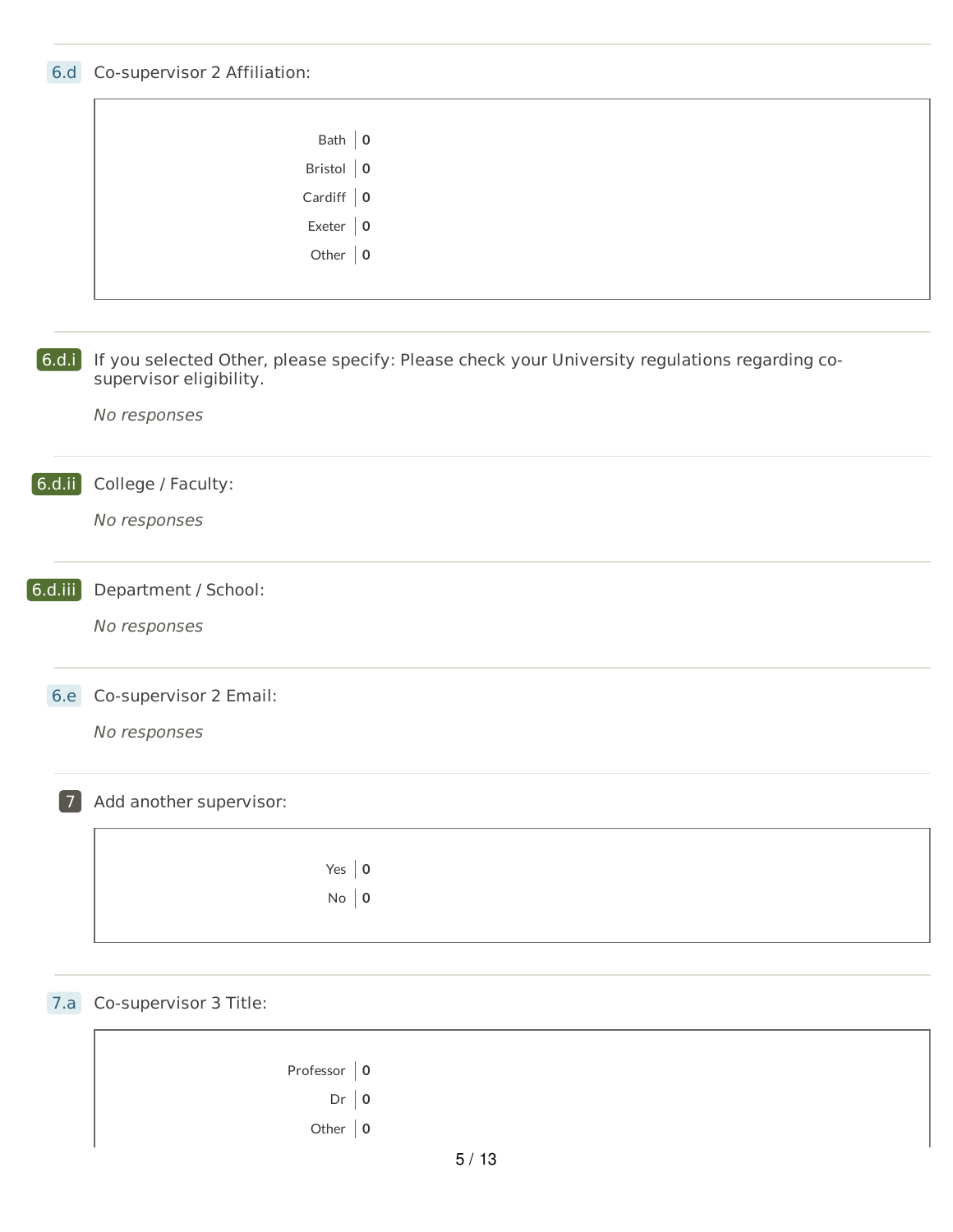**7.a.i** If you selected Other, please specify:

No responses

7.b Co-supervisor 3 First Name:

No responses

7.c Co-supervisor 3 Surname:

No responses

7.d Co-supervisor 3 Affiliation:

| Bath $ 0$              |  |
|------------------------|--|
| Bristol $\Big  0$      |  |
| Cardiff $\Big  0$      |  |
| Exeter $\vert 0 \vert$ |  |
| Other $\vert 0 \vert$  |  |
|                        |  |

7.d.i If you selected Other, please specify: Please check your University regulations regarding cosupervisor eligibility.

No responses

7.d.ii College / Faculty:

No responses

7.d.iii Department / School:

No responses

7.e Co-supervisor 3 Email: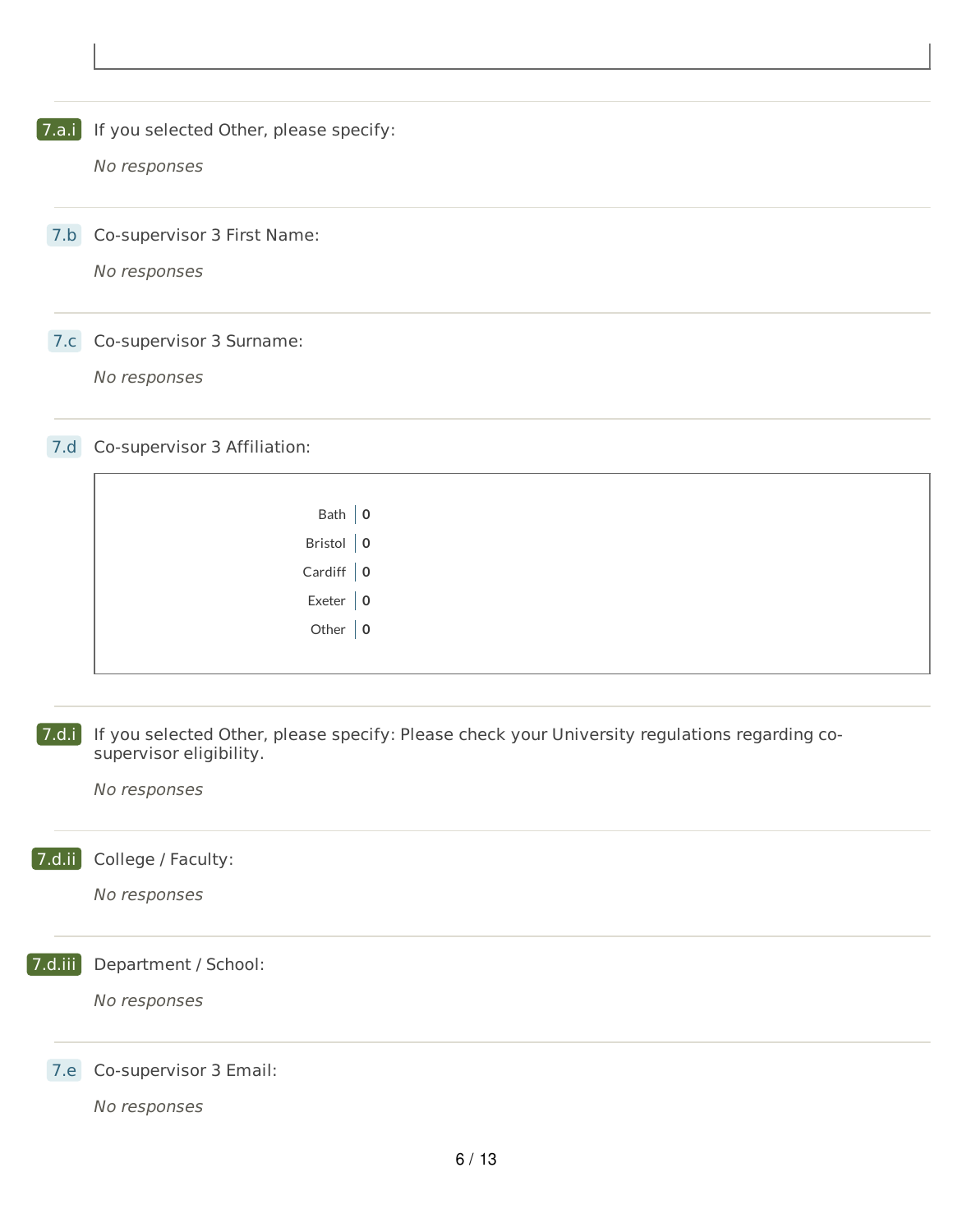8 Does one or more members of the supervisory team identify with the following? Please tick all that apply.

| Early career researcher $\vert 0 \vert$<br>Minority ethnic or gender $\vert 0 \rangle$<br>identifying group<br>Other area of diversity $\vert 0 \vert$<br>Multi answer: Percentage of respondents who selected each answer option (e.g. 100% would<br>represent that all this question's respondents chose that option)<br> 9 <br>Describe the proposed project. Please include a brief background, the key research question that<br>the project aims to address and a breakdown of the specific objectives that the student will work<br>towards over the course of the studentship. Please also indicate areas where the student will be<br>able to take ownership and steer the project. (maximum character count 4000 characters).<br>No responses<br>9.a<br>Without reference to the characteristics of the supervisory team, please provide details as to<br>whether equality, diversity and inclusion are considered within the design or scope of the project,<br>or the intended training of the student (no character limit).<br>No responses<br>Has this project received ethical approval?<br>10 <sup>1</sup><br>Yes $ 0$<br>$No$   0 |  |
|----------------------------------------------------------------------------------------------------------------------------------------------------------------------------------------------------------------------------------------------------------------------------------------------------------------------------------------------------------------------------------------------------------------------------------------------------------------------------------------------------------------------------------------------------------------------------------------------------------------------------------------------------------------------------------------------------------------------------------------------------------------------------------------------------------------------------------------------------------------------------------------------------------------------------------------------------------------------------------------------------------------------------------------------------------------------------------------------------------------------------------------------------|--|
|                                                                                                                                                                                                                                                                                                                                                                                                                                                                                                                                                                                                                                                                                                                                                                                                                                                                                                                                                                                                                                                                                                                                                    |  |
|                                                                                                                                                                                                                                                                                                                                                                                                                                                                                                                                                                                                                                                                                                                                                                                                                                                                                                                                                                                                                                                                                                                                                    |  |
|                                                                                                                                                                                                                                                                                                                                                                                                                                                                                                                                                                                                                                                                                                                                                                                                                                                                                                                                                                                                                                                                                                                                                    |  |
|                                                                                                                                                                                                                                                                                                                                                                                                                                                                                                                                                                                                                                                                                                                                                                                                                                                                                                                                                                                                                                                                                                                                                    |  |
|                                                                                                                                                                                                                                                                                                                                                                                                                                                                                                                                                                                                                                                                                                                                                                                                                                                                                                                                                                                                                                                                                                                                                    |  |
|                                                                                                                                                                                                                                                                                                                                                                                                                                                                                                                                                                                                                                                                                                                                                                                                                                                                                                                                                                                                                                                                                                                                                    |  |
|                                                                                                                                                                                                                                                                                                                                                                                                                                                                                                                                                                                                                                                                                                                                                                                                                                                                                                                                                                                                                                                                                                                                                    |  |
|                                                                                                                                                                                                                                                                                                                                                                                                                                                                                                                                                                                                                                                                                                                                                                                                                                                                                                                                                                                                                                                                                                                                                    |  |
|                                                                                                                                                                                                                                                                                                                                                                                                                                                                                                                                                                                                                                                                                                                                                                                                                                                                                                                                                                                                                                                                                                                                                    |  |
|                                                                                                                                                                                                                                                                                                                                                                                                                                                                                                                                                                                                                                                                                                                                                                                                                                                                                                                                                                                                                                                                                                                                                    |  |
|                                                                                                                                                                                                                                                                                                                                                                                                                                                                                                                                                                                                                                                                                                                                                                                                                                                                                                                                                                                                                                                                                                                                                    |  |
|                                                                                                                                                                                                                                                                                                                                                                                                                                                                                                                                                                                                                                                                                                                                                                                                                                                                                                                                                                                                                                                                                                                                                    |  |
| Other $ 0$                                                                                                                                                                                                                                                                                                                                                                                                                                                                                                                                                                                                                                                                                                                                                                                                                                                                                                                                                                                                                                                                                                                                         |  |
|                                                                                                                                                                                                                                                                                                                                                                                                                                                                                                                                                                                                                                                                                                                                                                                                                                                                                                                                                                                                                                                                                                                                                    |  |

10.a If you selected Other, please specify:

No responses

11 Would you consider the project to be wet- or dry-lab based? If you have selected Other, please provide further details.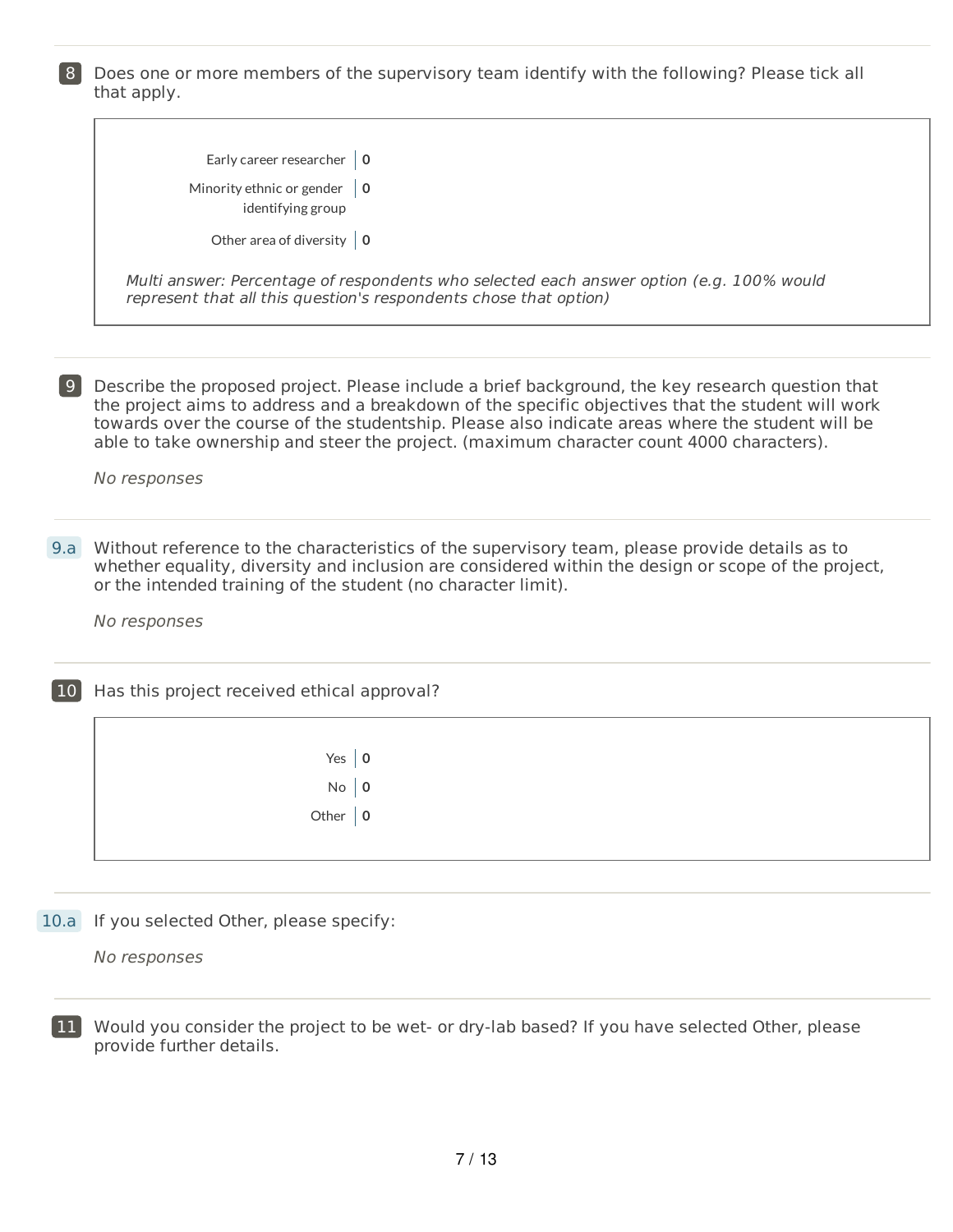| Dry lab $\vert 0 \vert$<br>Other $ 0$ | Wet lab $\vert 0 \vert$ |  |
|---------------------------------------|-------------------------|--|
|                                       |                         |  |
|                                       |                         |  |
|                                       |                         |  |

11.a If you selected Other, please specify (No character limit):

No responses

11.b We provide a Research Support Training Grant (RTSG) of £2,000 per year for dry lab projects and £5,000 per year for wet lab projects. Please describe how these funds will be used. Please note these costs are for training only, additional consumable costs are not covered (no maximum character count).

No responses

11.c What are the anticipated additional project costs per year (e.g. for consumables)? Please provide an indication of the nature of the costs. (no maximum character count).

No responses

11.d Please indicate how you as a project team, plan to fund these additional costs. Please note that funds can come from any member of the supervisory team if it is relevant to their participation but this should be indicated (no maximum character count).

No responses

12 Describe how you propose to support the student to tailor the project and take ownership of it, during the initial 3 month 'Prep' period. (maximum 3000 characters)?

No responses

13 Can this project be completed on a part-time basis (minimum 50%)?

Yes **0** No **0**

14 PhDs and Submissions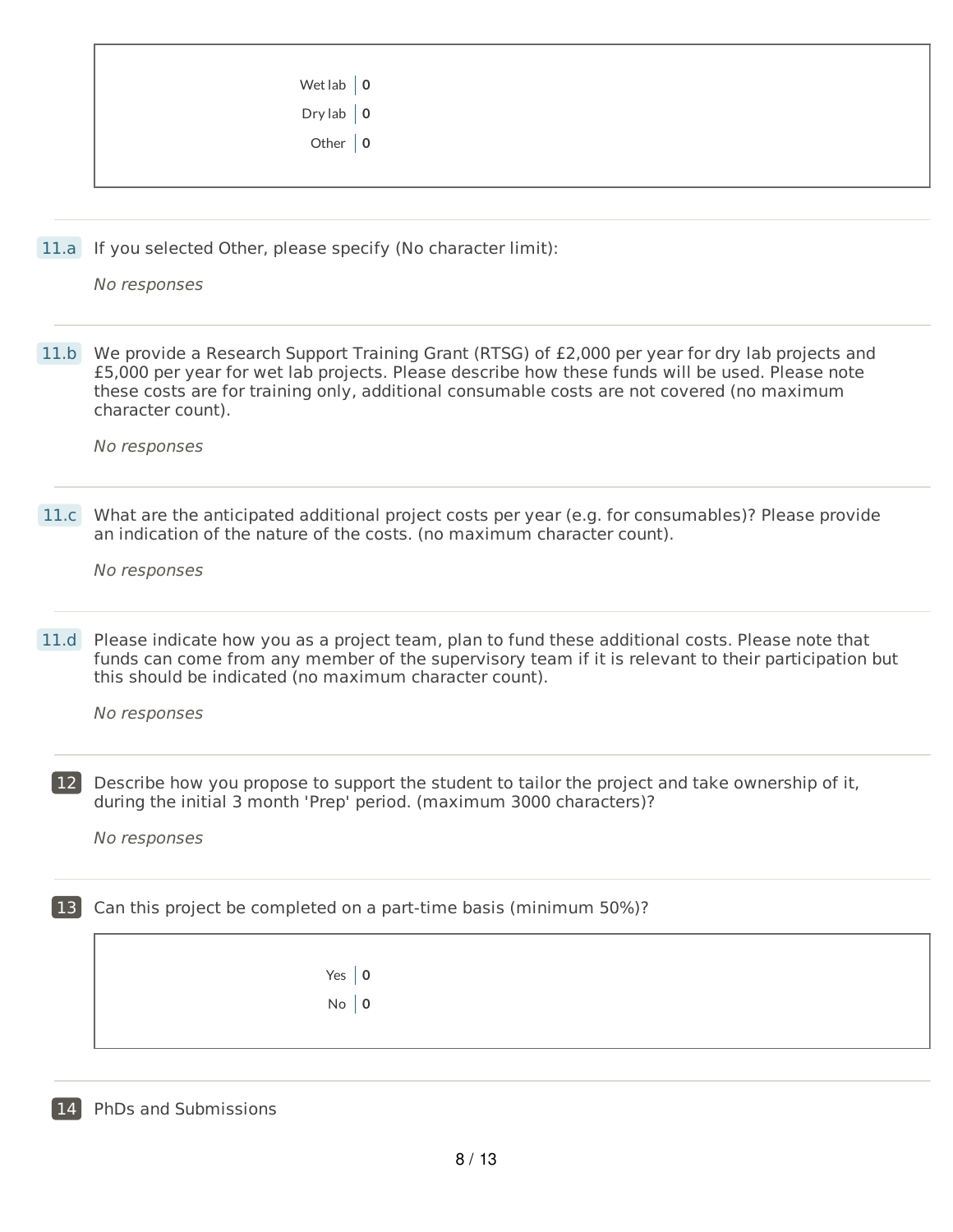|                        | 14.1 Lead Supervisor                                                                                                  |
|------------------------|-----------------------------------------------------------------------------------------------------------------------|
| 14.1.a                 | Lead Supervisor - How many students are currently being supervised as 1st supervisor?<br>No responses                 |
| $\vert$ 14.1.b $\vert$ | Lead Supervisor - How many students have been supervised to completion (starting 2012/13<br>onwards).<br>No responses |
| 14.1.c                 | Lead Supervisor - Of those, how many completed within 4 years?<br>No responses                                        |
|                        | 14.2 Co-Supervisor 1                                                                                                  |
| 14.2.a                 | Co-Supervisor 1 - How many students are currently being supervised as 1st supervisor?<br>No responses                 |
| 14.2.b                 | Co-Supervisor 1 - How many students have been supervised to completion (starting 2012/13<br>onwards).<br>No responses |
|                        | 14.2.c Co-Supervisor 1 - Of those, how many completed within 4 years?<br>No responses                                 |
|                        | 14.3 Co-Supervisor 2                                                                                                  |
| 14.3.a                 | Co-Supervisor 2 - How many students are currently being supervised as 1st supervisor?<br>No responses                 |
| 14.3.b                 | Co-Supervisor 2 - How many students have been supervised to completion (starting 2012/13<br>onwards).<br>No responses |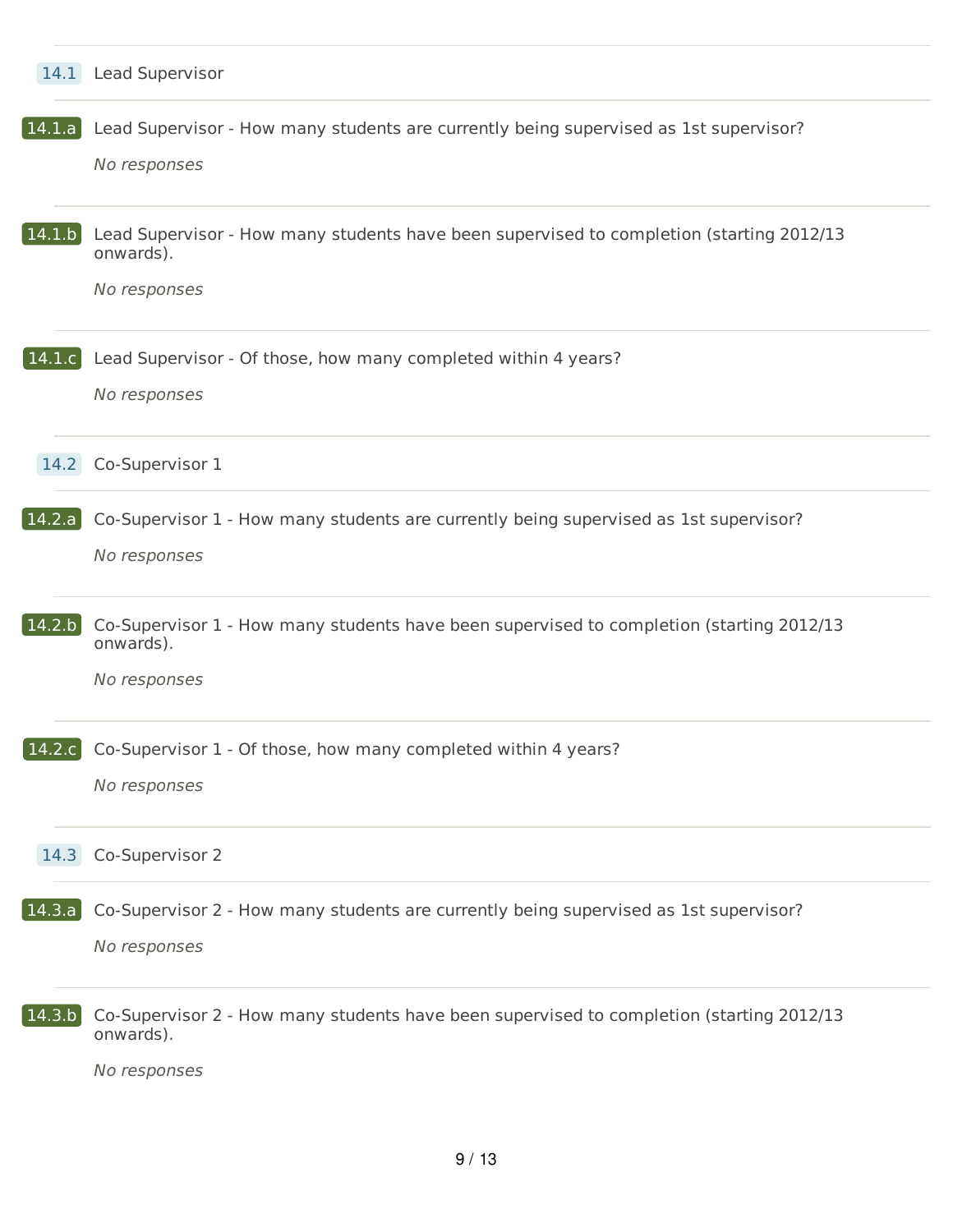| 14.3c     | Co-Supervisor 2 - Of those, how many completed within 4 years?                                                                                                                                                                                                                                                                                                                                                               |
|-----------|------------------------------------------------------------------------------------------------------------------------------------------------------------------------------------------------------------------------------------------------------------------------------------------------------------------------------------------------------------------------------------------------------------------------------|
|           | No responses                                                                                                                                                                                                                                                                                                                                                                                                                 |
| 14.4      | Co-Supervisor 3                                                                                                                                                                                                                                                                                                                                                                                                              |
| 14.4.a    | Co-Supervisor 3 - How many students are currently being supervised as 1st supervisor?<br>No responses                                                                                                                                                                                                                                                                                                                        |
| 14.4 b    | Co-Supervisor 3 - How many students have been supervised to completion (starting 2012/13<br>onwards).<br>No responses                                                                                                                                                                                                                                                                                                        |
| 14.4.c    | Co-Supervisor 3 - Of those, how many completed within 4 years?<br>No responses                                                                                                                                                                                                                                                                                                                                               |
| 14.a      | Comments on above (optional but explanation encouraged - no character limit):<br>No responses                                                                                                                                                                                                                                                                                                                                |
| <b>15</b> | Please provide evidence of the quality of the research and training environment, including how the<br>training experience will contribute to the students future career development. This includes<br>illustration of the research profiles of all members of the supervisory team which could include<br>publications, funding, public engagement, other measures of research quality or impact (max.<br>5,000 characters): |
|           | No responses                                                                                                                                                                                                                                                                                                                                                                                                                 |
|           |                                                                                                                                                                                                                                                                                                                                                                                                                              |

16 As outlined in the 'Supervisor Expectations' document, the DTP requires Lead Supervisors and Co-Supervisors to contribute to the training environment of the DTP during the course of the studentship. Please tick the box/es to indicate that you agree with the following,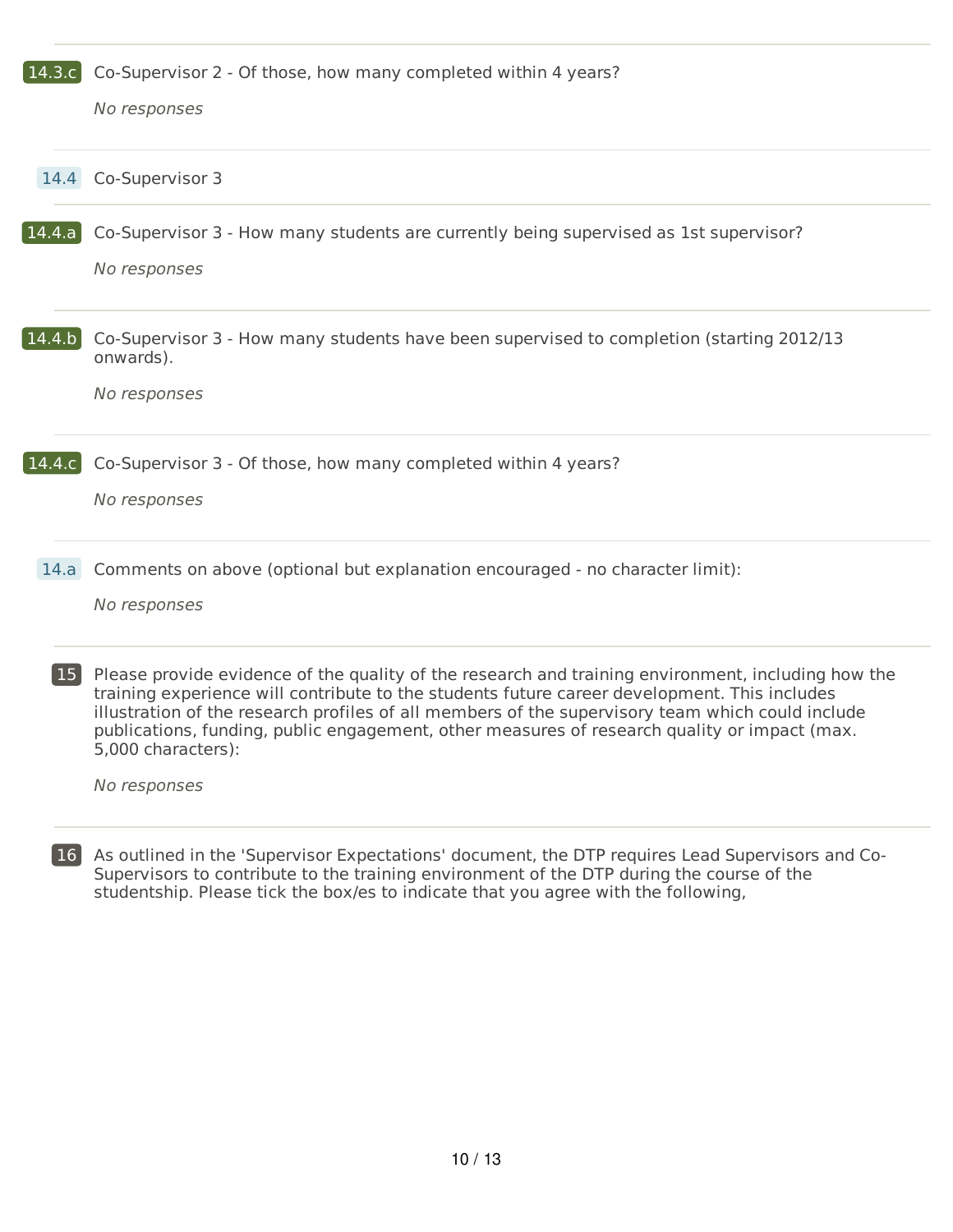| The Supervisory team have read $\vert 0 \vert$<br>the 'Supervisor Expectations'<br>document                |                                                                                                                                                               |
|------------------------------------------------------------------------------------------------------------|---------------------------------------------------------------------------------------------------------------------------------------------------------------|
| We will complete a termly $\vert 0 \vert$<br>online student progression<br>survey                          |                                                                                                                                                               |
| We will attend at least one $\vert 0 \vert$<br>Supervisor training session<br>each year                    |                                                                                                                                                               |
| Supervisors and co-supervisors $\vert 0 \vert$<br>agree to have their engagement<br>with the DTP monitored |                                                                                                                                                               |
|                                                                                                            | Multi answer: Percentage of respondents who selected each answer option (e.g. 100% would<br>represent that all this question's respondents chose that option) |

17 Supervisors are required to take part in at least one additional role during their allocated studentship. Please indicate the roles that you may be interested in (select all that apply).

| Participation in project $\vert 0 \rangle$<br>shortlisting               |                                                                                                                                                               |
|--------------------------------------------------------------------------|---------------------------------------------------------------------------------------------------------------------------------------------------------------|
| Participation in student<br>shortlisting                                 | l 0                                                                                                                                                           |
| Delivering training at one of $\vert 0 \vert$<br>our events              |                                                                                                                                                               |
| Standing as a Deputy for theme $\vert 0 \vert$<br>or institutional lead  |                                                                                                                                                               |
| Participating as an online $\vert 0 \vert$<br><b>CORE</b> training tutor |                                                                                                                                                               |
|                                                                          | Multi answer: Percentage of respondents who selected each answer option (e.g. 100% would<br>represent that all this question's respondents chose that option) |

**18** Please suggest the title of a training seminar that you or a member of your Supervisory team could deliver to our students, if applicable.

No responses

19 Please indicate by tick-box(es) which of the strategic skills areas will be developed through the project.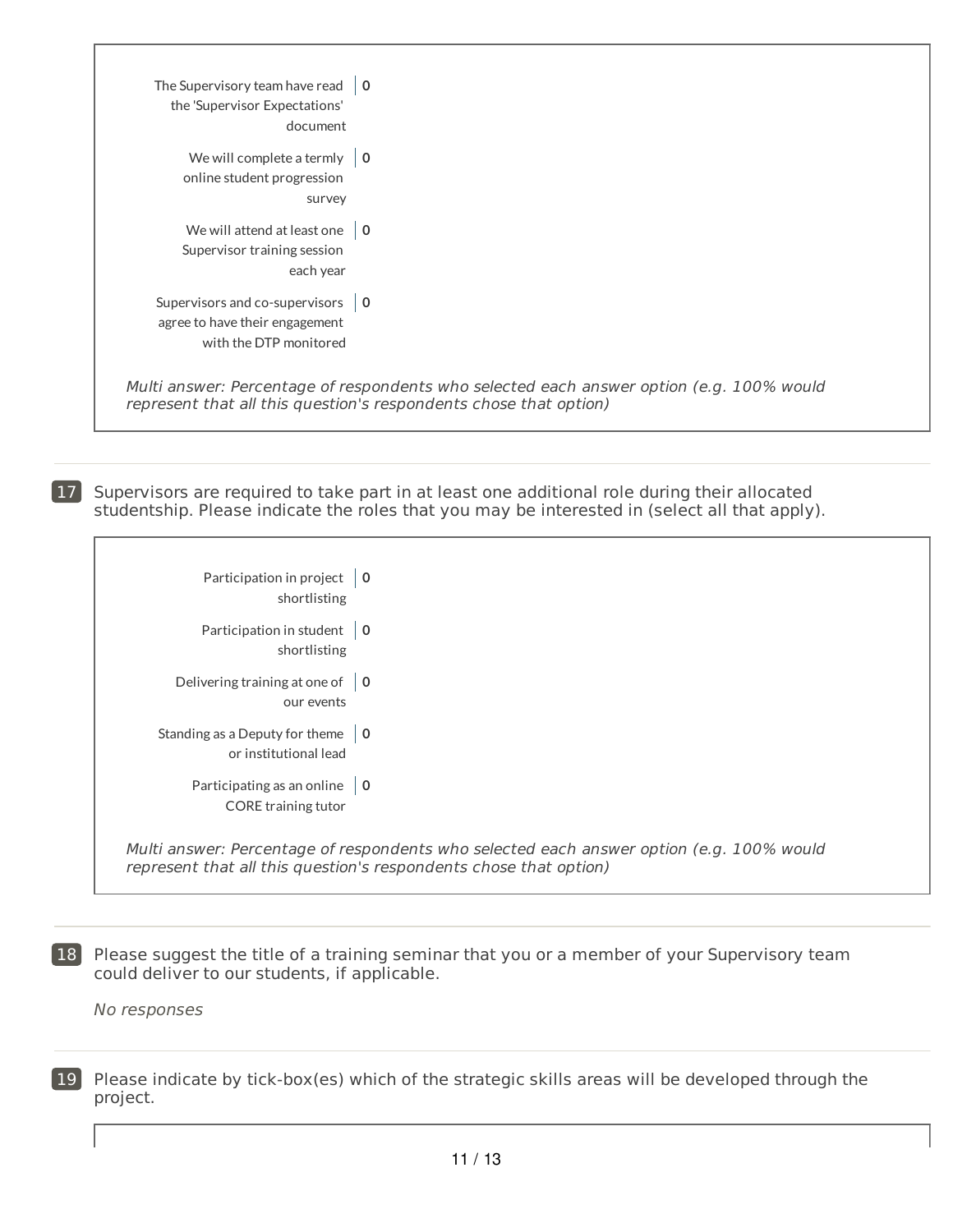| Data Science skills   0 |  |
|-------------------------|--|
|                         |  |

Interdisciplinary skills **0**

In vivo skills **0**

Translation and Innovation **0**

Multi answer: Percentage of respondents who selected each answer option (e.g. 100% would represent that all this question's respondents chose that option)

20 Please indicate if there is an element of collaboration across the GW4 institutions.

| Yes $ 0$    |  |
|-------------|--|
| $No \mid 0$ |  |

21 If yes, please indicate which GW4 institutions will be involved. Please tick all that apply.

| Bath   0          |  |
|-------------------|--|
| Bristol $\vert 0$ |  |
| Cardiff $\vert 0$ |  |
| Exeter $\vert 0$  |  |

Multi answer: Percentage of respondents who selected each answer option (e.g. 100% would represent that all this question's respondents chose that option)

22 Please describe how the project will address the strategic skills as listed above, including collaboration within the GW4 (max. 3,500 characters).

No responses

23 Please identify high-level/high-cost training needs that will need to be supported by the DTP for this project to be feasible (e.g. in vivo biology, human brain scans, high performance computing or large data set storage, international collaboration). Please also state use of existing courses/resources across GW4 that can be accessed to provide specialist training (max. 3,000 characters).

| 24 I confirm that I have institutional approval, eg from Head of School/Faculty/Dept, to submit this |
|------------------------------------------------------------------------------------------------------|
| project proposal.                                                                                    |